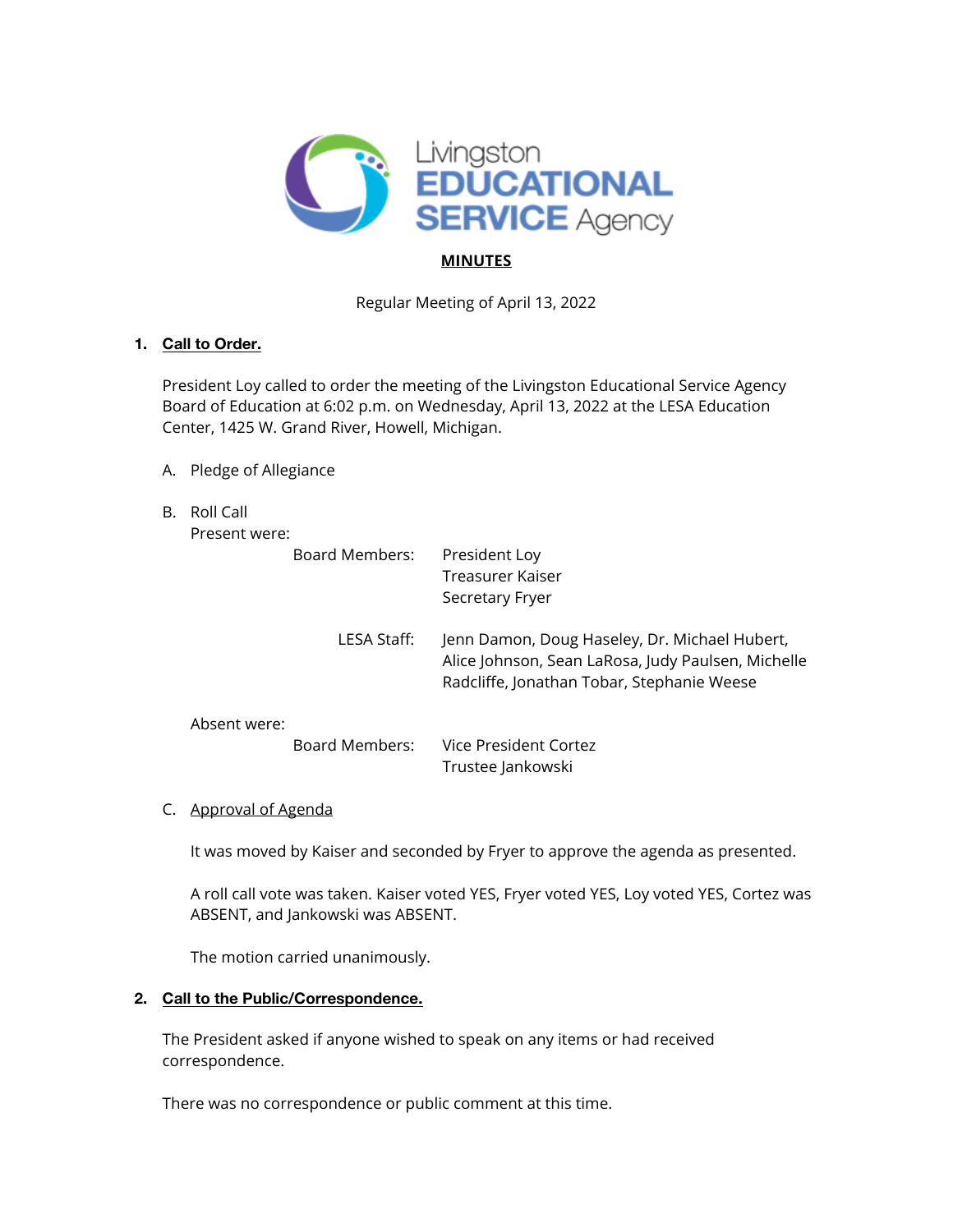### **3. Approval of Consent Agenda**

It was moved by Fryer and seconded by Kaiser to approve the Consent Agenda.

The motion carried unanimously.

A. Superintendent's Recommendations

035-021-022

The Board approve overnight travel for Kristen Kostielney to attend and present at the Michigan Association for the Education of Young Children in Grand Rapids, MI May 4-6, 2022.

036-021-022

The Board approve overnight travel for Candice Davies to attend the ECAN Early Childhood Summer Learning Conference in Holland, MI June 14-16, 2022.

#### 037-021-022

The Board approve the Corrective Action Plan and policies due to a transportation deficiency as required by the Office of Head Start.

- B. Personnel Board Report The Personnel Board Report was presented for approval.
- C. Approval: Financial Information

The following financials were presented for approval:

- Check Register of February 2022
- Purchase Card Register of February 2022

### D. Approval: Minutes

The following minutes were presented for approval:

- Regular Board Meeting of March 9, 2022
- Special Board Meeting of March 18, 2022
- Minutes of Closed Session of March 18, 2022

### **4. Presentation(s)**

There were no presentations at this time.

### **5. Information Item(s)**

A. New Board Policy Manual

A new board policy manual has been prepared for the board to consider for replacement of the existing policy manual. The model policy document has been prepared by Miller Johnson.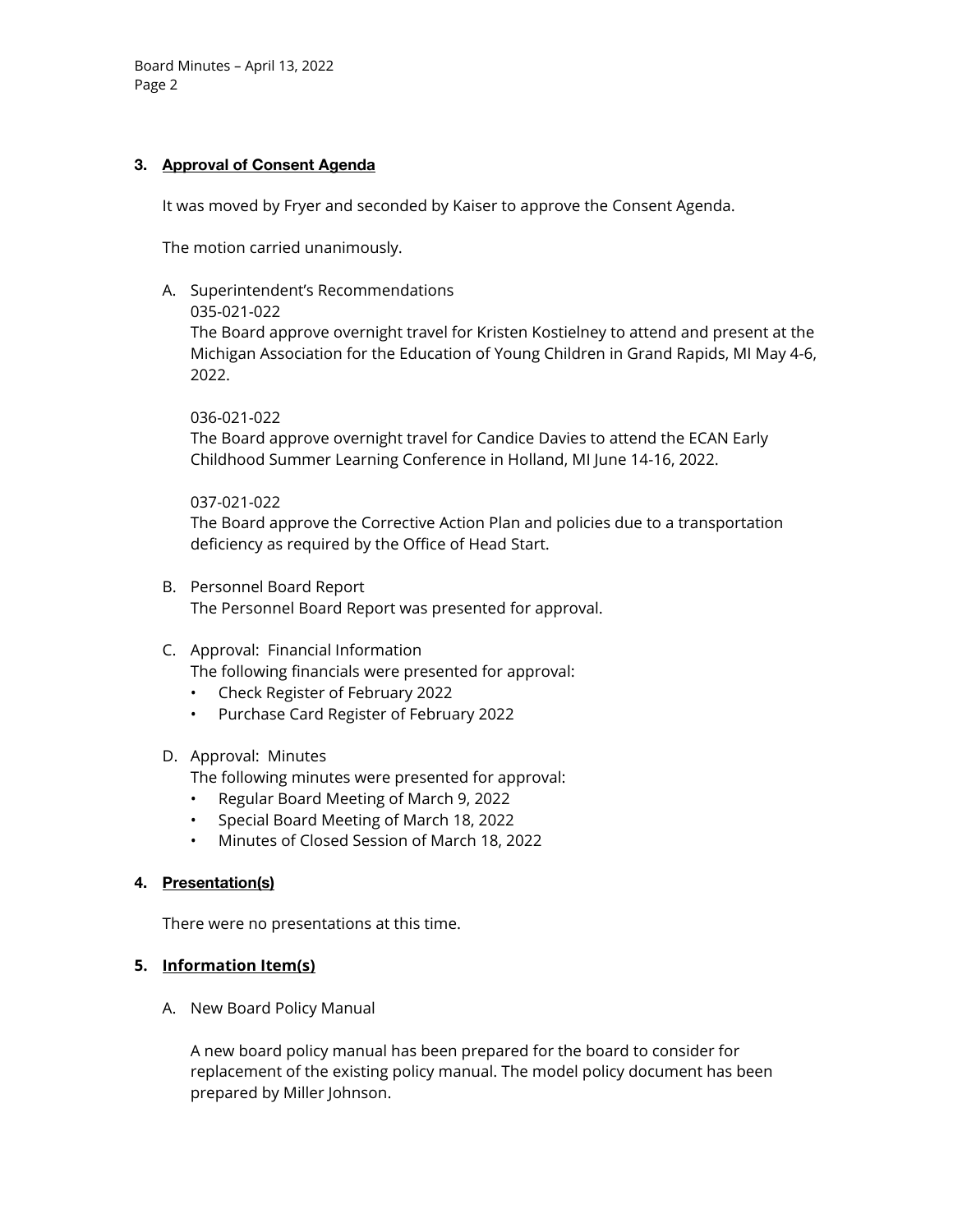The adoption of the new policies can begin with a first reading at the May board meeting and then a second reading at the June meeting. The suggested implementation date is July 1, 2022.

#### B. Bank Name Change

At the organizational meeting last year, First National Bank was approved as a depository for Livingston ESA. Since then, First National Bank has merged with Bank of Ann Arbor. In March, First National Bank officially changed its name to Bank of Ann Arbor. The Human Resource and Finance teams have been working with the bank to update the payroll and accounts payable systems to reflect the changes.

At the organizational meeting in June, you will see the name change reflected on the resolutions. Since the bank name change has happened mid-year, this information item ensures that we are following Revised School Code and Board Policy.

### **6. Action/Discussion Item(s)**

A. Bus Purchase Approval for Brighton RTC

The Brighton Area Schools recently requested that the Agency replace four of the old and high-mileage buses in the Regional Transportation Collaborative fleet deployed in Brighton with low-mileage used buses.

To secure the used school buses the Agency is required to comply with MCL 380.1274 for the purchase of equipment and that the law requires competitive bids to be obtained. The Agency's Board Policy 6320 mirrors the requirement of the MCL 380.1274 and further defines the process for the competitive bids to be "…sealed and shall be opened by the Superintendent or designee in the presence of at least one witness." Public advertisement for such bids is not required.

The market availability of used school buses changes daily. To comply with the intent of MCL.1274 and the Board Policy 6320 the Superintendent has delegated to the Executive Director of Transportation the authority to make direct requests to the vendors regarding the availability of used school buses. Pricing and unit availability are submitted as a competitive bid via email directly to the Executive Director of Transportation. Using information submitted, the Executive Director of Transportation prepares a bid tabulation and identifies the used buses that should be considered. The Executive Director of Transportation initiates an inspection of the used school buses by Agency mechanics and then develops the purchase recommendation for the Agency and files an intent to purchase the units with the vendor.

Prior to delivery, the Agency has the used school buses outfitted with a digital video system to match the rest of the bus fleet. In this purchase transaction the vendor will be doing the installation as a negotiated cost of \$3,400 per bus. This modification is considered separate from the competitive bid requirements and therefore outside the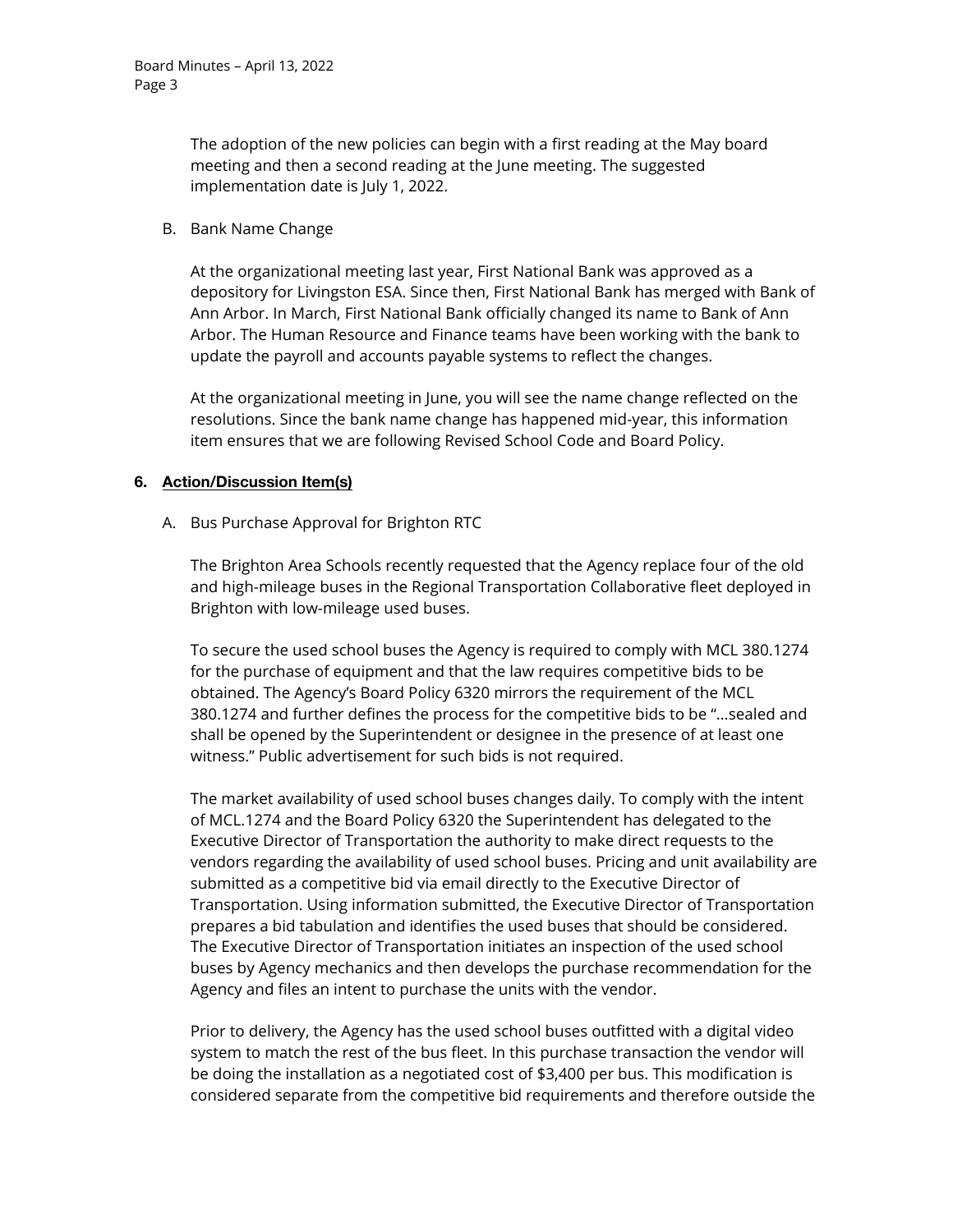scope of the board recommendation because it is below the state bid threshold. However, for the purpose of transparency it is included in this report for reference.

As is customary, Brighton Area Schools will pay the Agency for the full cost of the purchase through the Regional Transportation Collaborative service agreement. No financing will be required.

It was moved by Fryer and seconded by Kaiser that the Board approve the purchase of four 2020 model year 77 passenger school buses from Holland Bus Company in the amount (excluding the digital video system) not to exceed \$71,643 per bus.

A roll call vote was taken. Fryer voted YES, Kaiser voted YES, Loy voted YES, Cortez was ABSENT, and Jankowski was ABSENT.

The motion carried unanimously.

B. Engagement Letter with Attorney to Advance the Head Start Legal Appeal

To advance the Head Start legal appeal the Board interviewed the Liberty Justice Center and desires to approve the engagement letter as presented.

It was moved by Fryer and seconded by Loy that the Board approve the engagement letter as attached.

The motion carried unanimously.

C. Retention of Physician

This is a recommendation to change the primary physician for the agency, The Agency has been using Redicare as the primary physician for all board required examinations and testing. Concentra has been used as an alternate or backup provider. The operating hours of Redicare aren't as convenient and the services have become less comprehensive. Ascension, located at 1225 South Latson Road in Howell has extended operating hours and more comprehensive services. Accordingly, the recommendation is to use Ascension as the primary physician and Concentra and Redicare as the alternates.

It was moved by Loy and seconded by Kaiser that the Board approve moving to Ascension as the primary physician for all board required examinations as physicians to be used as noted above for employed personnel for the remainder of the 2021- 2022 fiscal year, with Concentra and Redicare being used as alternate providers.

The motion carried unanimously.

### **7. Reports**